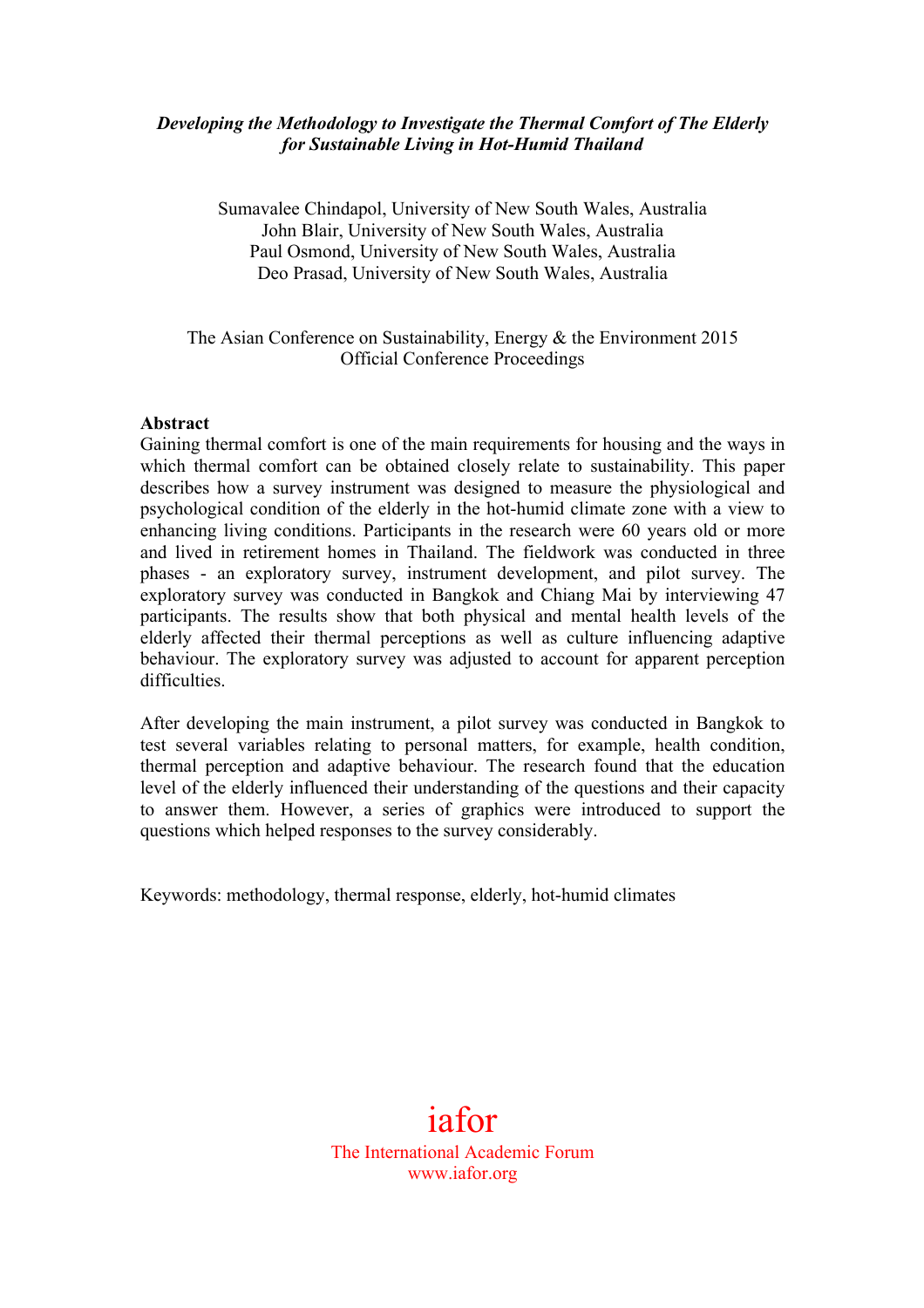## **1. Introduction**

What does thermal comfort for sustainable living mean for the elderly in hot-humid climates? First, a sustainable design (Brawley, 2006) means several generations should be comfortable in the same house, including the elderly. For the elderly, thermal sensitivity changes gradually, so that they become less sensitive to heat (Huang, Wang and Lin, 2010; Ohnaka et al., 1993; Smolander, 2002) and much more sensitive to draughts (Sarkissian, 1986). Secondly, since the climate appears to be changing, improved design for thermal comfort should cover both hotter and cooler changes of environment. The IPCC (2007) confirmed the average temperature in South-East Asia is expected to increase 3-5°C in a century. It means that the vulnerable people such as the elderly would suffer greatly from heat stress in hotter summers. The elderly are also usually conservative which can lead to constraints on adaptive behaviour. However, there is limited research on the thermal comfort of the elderly in these climates. Thermal comfort studies in hot-humid Asia have been conducted in Thailand, Malaysia, Indonesia and Singapore, but none focuses on the elderly. Since there has been little consideration of housing design for the aged, elderly housing may become less comfortable over the next few decades. Therefore, research on the thermal comfort of the elderly and their physiological and psychological responses to excess heat, should necessarily concentrate on this area.

The surveys of thermal comfort and the responses of the elderly are presented in this paper. Drawing on the existing literature, the research responds to the question: 'which factors should be considered in conducting thermal comfort surveys of the elderly?

# *1.1 Context of the survey*

Two retirement homes in Bangkok and four in Chiang Mai, Thailand were visited. These homes are in the government sector which provides social welfare to low income elderly who are without care-givers. There were 47 participants in the exploratory survey and six participants in the pilot survey.

With a difference in latitude and altitude, the temperature profile in both cities is slightly different. Bangkok is located in 13°45'N and 0 m. above sea level, whereas Chiang Mai city is at 18°47'N and 320 m. height. Given these differences, mean minimum to maximum temperatures in Bangkok ranged from 24.9-33.3°C, with the highest recorded temperature at 40.2° (Thai Meteorological Department, 2001). Although Chiang Mai is further from the equator and has a lower mean minimummaximum temperature than Bangkok at 20.8-32.2°C, its 30-year highest recorded temperature is 42.4° (Thai Meteorological Department, 2001). Both cities have average humidity of over 70% for most of the year. This can lead to feelings of discomfort.

# *1.2 The literature on thermal comfort indices*

Many indices have been developed to assess factors like thermal sensation, comfort, preference and acceptability. Moreover, scales can vary according to the sensitivity of the participant. Table 1 assembles all available thermal comfort indices for assessing thermal sensation, thermal preference and thermal acceptability, including their references. Although the ASHRAE seven-point scale for thermal sensation has been used widely, there are several different ways in which questions can be asked,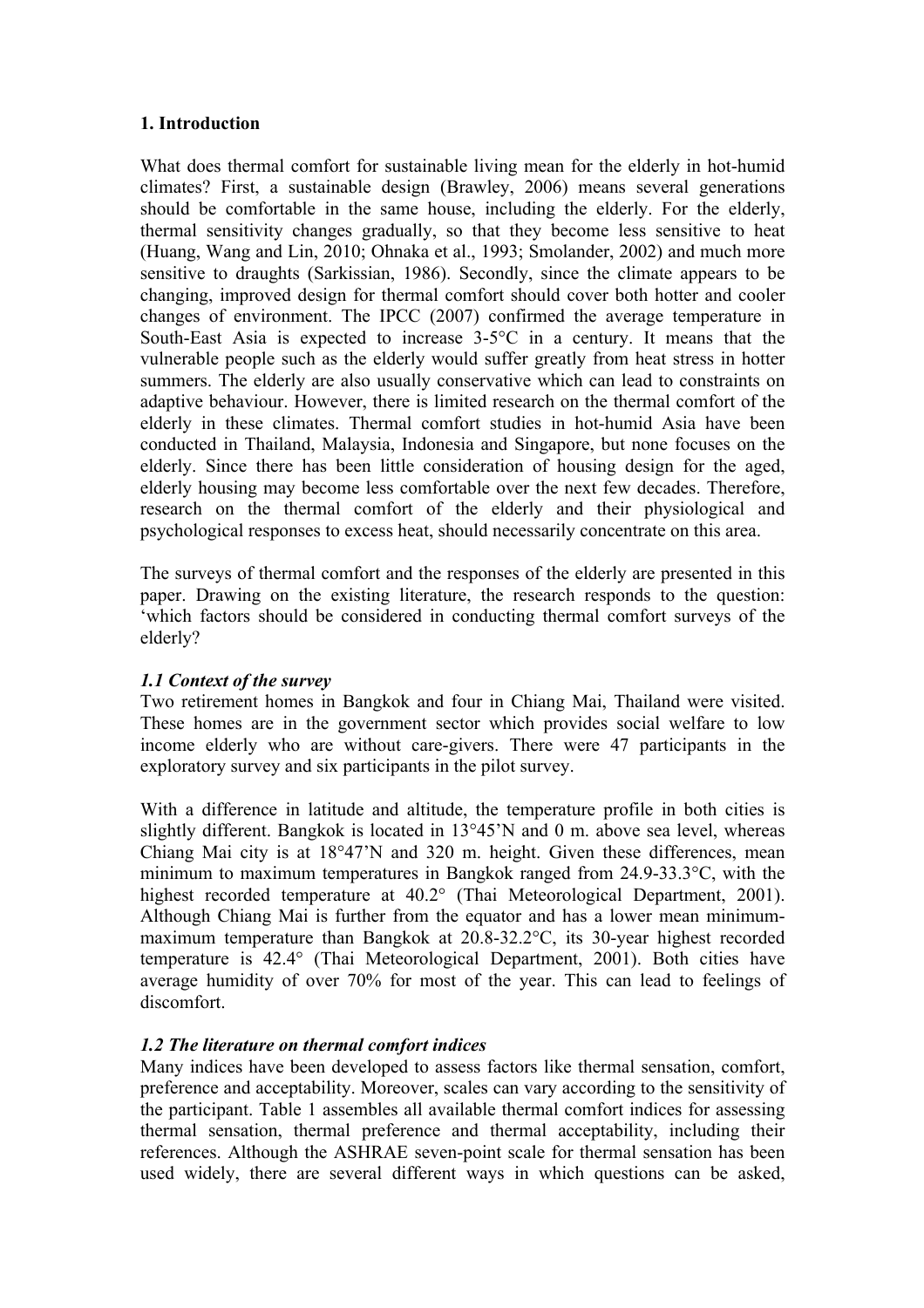depending on factors like age and education level of the participant and purpose of the survey. Regarding thermal comfort assessment, Bedford (1936) established a psychological instrument to assess comfort feeling with a seven-point scale. This scale was used for many years until ASHRAE enhanced it and it became the standard. ASHRAE has produced three later versions of the thermal comfort index, such as the thermal sensation vote (TSV, 7 to 9 point scale in 1992), the actual thermal sensation vote (ATSV, 7-point scale in 2010) and the thermal sensation index (TSENS, 7 to 11 point scale in 2011). Meanwhile, an overall thermal comfort assessment also has been used which was developed from the Bedford scale and been subsequently used in the International Standard Organization, ISO10551: 1995, *Ergonomics of the thermal environment – Assessment of the influence of the thermal environment using subjective judgement scales.* 

Thermal preference assessment was launched by McIntyre (1978) and by ISO10551 (1995). Although the 7-point scale for thermal preference in ISO10551 gives more detail, McIntyre's instrument is far more popular because of its practicality. With a 3 point assessment, McIntyre's scale is applied by many researchers (De Dear and Brager, 2002; De Dear and Spagnolo, 2005; Hwang and Lin 2007; Lin, De Dear and Hwang, 2011; Haddad, et al., 2012; Yang, Wong, and Jusuf, 2013; Zhou, et al. 2013).

Thermal acceptability is more related to psychology than thermal sensitivity and preference and there are many indicators to define this. Direct thermal acceptability is the most practical scale. It can be analysed with thermal sensation and thermal preference to derive an overall thermal comfort perception. ASHRAE 55-2010 also provides a sensitivity scale for acceptability assessment by appraising seven degrees of satisfaction. On the other hand, ISO10551:1995 arranges the scale to identify the degree of tolerance. This scale classifies how well people tolerate a thermal environment, from perfectly tolerable to intolerable (see Table 1 Thermal acceptability). This scale was also applied to the concept of acceptability which specifies the number of degrees that represents a change from acceptable to somewhat unacceptable and so on.

There is no standard for perception of wind, solar radiation and humidity. Many researchers conduct surveys by applying five and seven point scales of the ASHRAE thermal sensation vote to identify wind and solar perceptions (Stathopoulos, Wu and Zacharias, 2004; De Dear and Spagnolo, 2005; Rangsiraksa, 2006; Hwang and Lin 2007; Lin, De Dear, and Hwang, 2011; Yang, Wong and Jusuf, 2013; Zhou, et al., 2013). Some researchers have also developed a humidity perception assessment (Toftum, Jørgensen and Fanger, 1998; Stathopoulos, Wu and Zacharias, 2004; Yamtraipat, Khedari and Hirunlabh, 2005; Yang, Wong and Jusuf, 2013). However, Stathopoulos, Wu and Zacharias (2004) present wind perception differently. By assessing five degrees of agreement, the perceptions of "Strong wind force sensation" and "Stronger wind desired" have been used for sensation and preference assessment. These were also applied for gauging solar perception. There are two approaches to answering this assessment: a degree of satisfaction with ambient conditions and a degree of agreement with the statement. The 3-point preference scale of "Want more", "No change" and "Want less" can be applied to both wind and solar preference. Also, it is easily understood by elderly people than other assessment questions.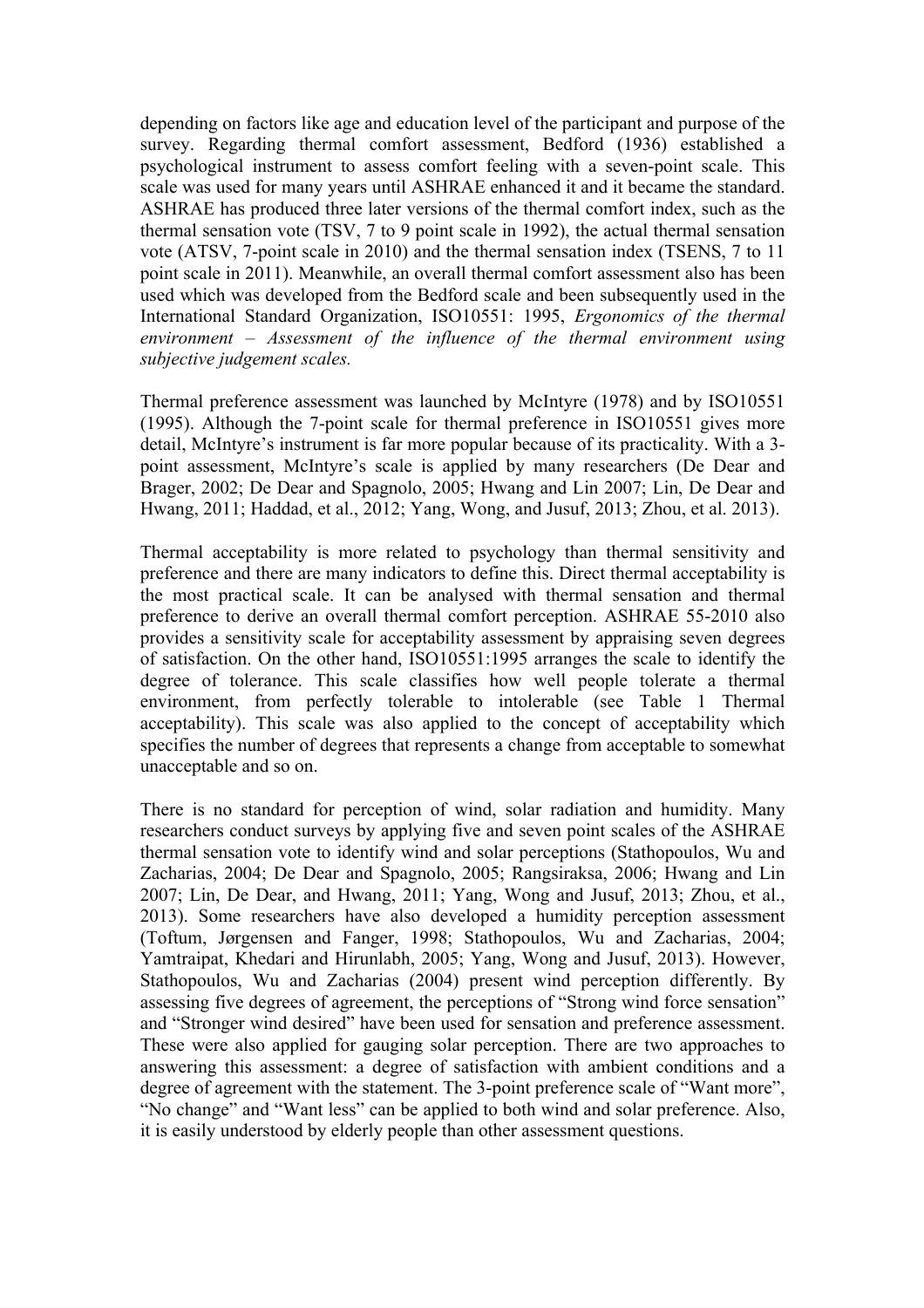Humidity perception is another subjective issue which needs to be discussed. It can be expressed from three different angles: relative humidity, sweating sensation and wetness of skin. Humidity sensation refers to a combination of environment and perception of humidity in general. People's reaction to humidity can be defined on a five-point sensitivity scale. Subsequently, Toftum, Jørgensen and Fanger (1998) suggested an improvement to the measurement of humidity perception by asking a question about skin wetness in the questionnaire. Additionally, the level of sweating sensation can be another way of identifying humidity response because in high temperatures, the body mechanism will promote sweating to relieve heat. However, in high humidity conditions, evaporative cooling will not reduce heat efficiently. Lastly, research suggests that discomfort in hot climates is usually influenced by wetness of the skin. It is assessed, for example, as 'Sweat runs off the skin', 'Body wet - clothing sticks to the skin', 'Body wet - chest and back', 'Chest and back slightly wet' to 'Normal dryness' (Berglund, Cunningham and Stolwijk, 1983; Nielsen and Endrusick, 1990).

| <b>Parameters</b>                                                                              | Standards/                                                                            | <b>Interview</b>                                                                                                                        | <b>Scale</b>                    | <b>Scale details</b>                                                                                                                                                                                                                                                                                                                   | <b>Researchers</b>                                                                                                                                                                                                                     |  |  |
|------------------------------------------------------------------------------------------------|---------------------------------------------------------------------------------------|-----------------------------------------------------------------------------------------------------------------------------------------|---------------------------------|----------------------------------------------------------------------------------------------------------------------------------------------------------------------------------------------------------------------------------------------------------------------------------------------------------------------------------------|----------------------------------------------------------------------------------------------------------------------------------------------------------------------------------------------------------------------------------------|--|--|
|                                                                                                | Reference                                                                             | questions used                                                                                                                          |                                 |                                                                                                                                                                                                                                                                                                                                        |                                                                                                                                                                                                                                        |  |  |
| <b>Thermal comfort</b>                                                                         |                                                                                       |                                                                                                                                         |                                 |                                                                                                                                                                                                                                                                                                                                        |                                                                                                                                                                                                                                        |  |  |
| Thermal<br>comfort vote<br>(combine<br>Thermal<br>sensation<br>+comfort)                       | Bedford.<br>1936                                                                      | "How do you feel<br>at this moment?"                                                                                                    | 7-point                         | Much too warm $(+3)$ , Too<br>warm $(+2)$ , Comfortably<br>warm $(+1)$ , Comfortable $(0)$ ,<br>Comfortably cool (-1), Too<br>cool $(-2)$ , Much too cool $(-3)$                                                                                                                                                                       | Jitkhajornwanich,<br>2007                                                                                                                                                                                                              |  |  |
| Thermal<br>comfort<br>(affective<br>evaluation)                                                | ISO 10551,<br>1995                                                                    | "Do you find this<br>environment?"                                                                                                      | 4-point<br>5-point              | Comfortable (0), Slightly<br>uncomfortable (1),<br>Uncomfortable (2), Very<br>uncomfortable (3)<br>Above plus; Extremely<br>uncomfortable (4)                                                                                                                                                                                          | Zhou et al., 2013                                                                                                                                                                                                                      |  |  |
| Thermal<br>perception /<br>Thermal<br>sensation vote<br>(TSV)                                  | <b>ASHRAE</b><br>55-1992,<br>ISO 10551,<br>1995                                       | "How are you<br>feeling now (about<br>the thermal<br>conditions on this<br>site)?" / "How do<br>you rate your<br>thermal<br>sensation?" | 7-point<br>$Q_{-}$<br>point     | Cold $(-3)$ , Cool $(-2)$ , Slightly<br>$\text{cool}(-1)$ , Neutral $(0)$ ,<br>Slightly warm $(+1)$ , Warm<br>$(+2)$ , Hot $(+3)$<br>Above plus; Very cold (-4),<br>Very hot $(+4)$                                                                                                                                                    | Lin et al., 2013;<br>Yang, Wong and<br>Jusuf, 2013; Zhou,<br>et al., 2013                                                                                                                                                              |  |  |
| Thermal<br>sensation<br>(TSENS) or<br><b>Actual Thermal</b><br><b>Sensation Vote</b><br>(ATSV) | <b>ASHRAE</b><br>55, 2004;<br><b>ASHRAE</b><br>55, 2010;<br><b>ASHRAE</b><br>55, 2011 | "What is your<br>general thermal<br>sensation?"                                                                                         | $7-$<br>point<br>$11-$<br>point | Cold (-3), Cool (-2), Slightly<br>$\text{cool}(-1)$ , Neutral $(0)$ ,<br>Slightly warm $(+1)$ , Warm<br>$(+2)$ , Hot $(+3)$<br>Extremely cold (-5), Very<br>cold (-4), Cold (-3), Cool (-<br>2), Slightly cool (-1), Neutral<br>$(0)$ , Slightly warm $(+1)$ ,<br>Warm $(+2)$ , Hot $(+3)$ , Very<br>hot $(+4)$ , Extremely hot $(+5)$ | Spagnolo and De<br>Dear, 2003;<br>Nakano and<br>Tanabe, 2004; De<br>Dear and Spagnolo,<br>2005; Hwang and<br>Lin, 2007;<br>Jitkhajornwanich,<br>2007; Haddad, et<br>al., 2012; Yang,<br>Wong and Jusuf,<br>2013; Zhou, et al.<br>2013; |  |  |

*Table 1 Subjective perception: thermal environment*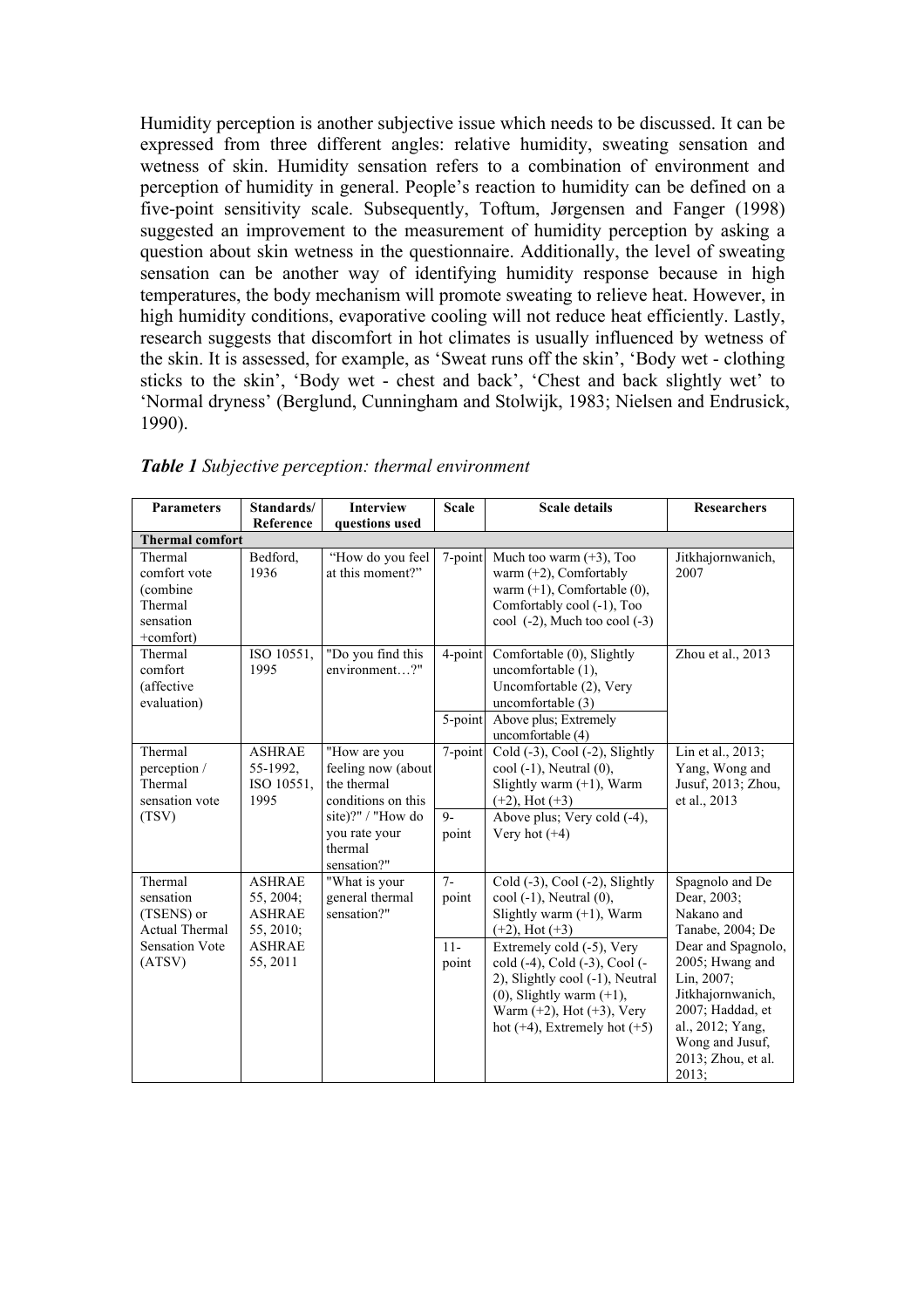| <b>Parameters</b>     | Standards/         | <b>Interview</b>                                                             | <b>Scale</b>            | <b>Scale details</b>                                                                                                                                                       | <b>Researchers</b>                                                                                                                                                                                                                       |
|-----------------------|--------------------|------------------------------------------------------------------------------|-------------------------|----------------------------------------------------------------------------------------------------------------------------------------------------------------------------|------------------------------------------------------------------------------------------------------------------------------------------------------------------------------------------------------------------------------------------|
|                       | Reference          | questions used                                                               |                         |                                                                                                                                                                            |                                                                                                                                                                                                                                          |
| Thermal preference    |                    |                                                                              |                         |                                                                                                                                                                            |                                                                                                                                                                                                                                          |
| Thermal<br>preference | ISO 10551,<br>1995 | "Please state, how<br>would you prefer it<br>to be now?"                     | $7-$<br>point           | Much cooler $(-3)$ , cooler $(-2)$ ,<br>Slightly cooler (-1), Neither<br>warmer nor cooler (0), a little<br>warmer $(+1)$ , Warmer $(+2)$ ,<br>Much warmer $(+3)$          |                                                                                                                                                                                                                                          |
|                       | McIntyre,<br>1995  | "Would like it to<br>be?"                                                    | $3 -$<br>point          | Cooler $(-1)$ , No change $(0)$ ,<br>Warmer $(+1)$ or Colder $(-1)$ ,<br>Not wishing to change (0),<br>Hotter $(+1)$                                                       | De Dear and<br>Brager, 2002; De<br>Dear and<br>Spagnolo, 2005;<br>Hwang and Lin<br>2007;<br>Jitkhajornwanich,<br>2007; Haddad, et<br>al., 2012; Lin, De<br>Dear and Hwang,<br>2011; Yang, Wong<br>and Jusuf, 2013;<br>Zhou, et al., 2013 |
| Thermal acceptability |                    |                                                                              |                         |                                                                                                                                                                            |                                                                                                                                                                                                                                          |
| Personal              | ISO 10551,         | "On a personal                                                               | $2 -$                   | Acceptable rather than                                                                                                                                                     |                                                                                                                                                                                                                                          |
| acceptability         | 1995               | level, this<br>environment is for<br>$me?$ "                                 | point                   | unacceptable (0), and<br>Unacceptable rather than<br>acceptable(1)                                                                                                         |                                                                                                                                                                                                                                          |
|                       | <b>ASHRAE</b>      | "How satisfied are                                                           | $2 -$                   | Acceptable, Unacceptable                                                                                                                                                   | Hwang and Lin,                                                                                                                                                                                                                           |
|                       | 55, 2010           | you with the                                                                 | point                   |                                                                                                                                                                            | 2007; Lin et al,                                                                                                                                                                                                                         |
|                       |                    | temperature in<br>your space?"                                               | $7-$<br>point           | Very satisfied $(+3)$ , Satisfied<br>$(+2)$ , Slightly satisfied $(+1)$ ,<br>Neutral (0), Slightly<br>dissatisfied (-1), Dissatisfied<br>$(-2)$ , Very dissatisfied $(-3)$ | 2011; Haddad,<br>2012; Lin et al,<br>2013; Yang, et al,<br>2013                                                                                                                                                                          |
| Weather<br>acceptable |                    | "Overall, the<br>weather conditions<br>are acceptable for<br>your activity?" | $\overline{5}$<br>point | Disagree (-2), Slightly<br>disagree $(-1)$ , Uncertain $(0)$ ,<br>Slightly agree $(+1)$ ,<br>Agree $(+2)$                                                                  | Stathopoulos, et al,<br>2004                                                                                                                                                                                                             |
| Personal<br>tolerance | ISO 10551,<br>1995 | "Is it?"                                                                     | $\overline{5}$<br>scale | Perfectly tolerable (0),<br>slightly difficult to tolerate<br>(1), Fairly difficult to tolerate<br>(2), Very difficult to tolerate<br>$(3)$ , and Intolerate $(4)$         |                                                                                                                                                                                                                                          |

## *Table 2 Subjective perception: thermal environment (cont.)*

# **2. Methods**

This research draws on qualitative methods to investigate the factors which can impact on thermal comfort. There were three phases to the research as shown in Figure 1: the exploratory survey, the questionnaire development, and the pilot survey, all leading to the development of the full questionnaire. The aim of the exploratory survey was to explore the main factors influencing thermal comfort. The aim of pilot survey was to develop and test variables in the survey instrument for finalizing the questionnaire. The individual phases are examined below.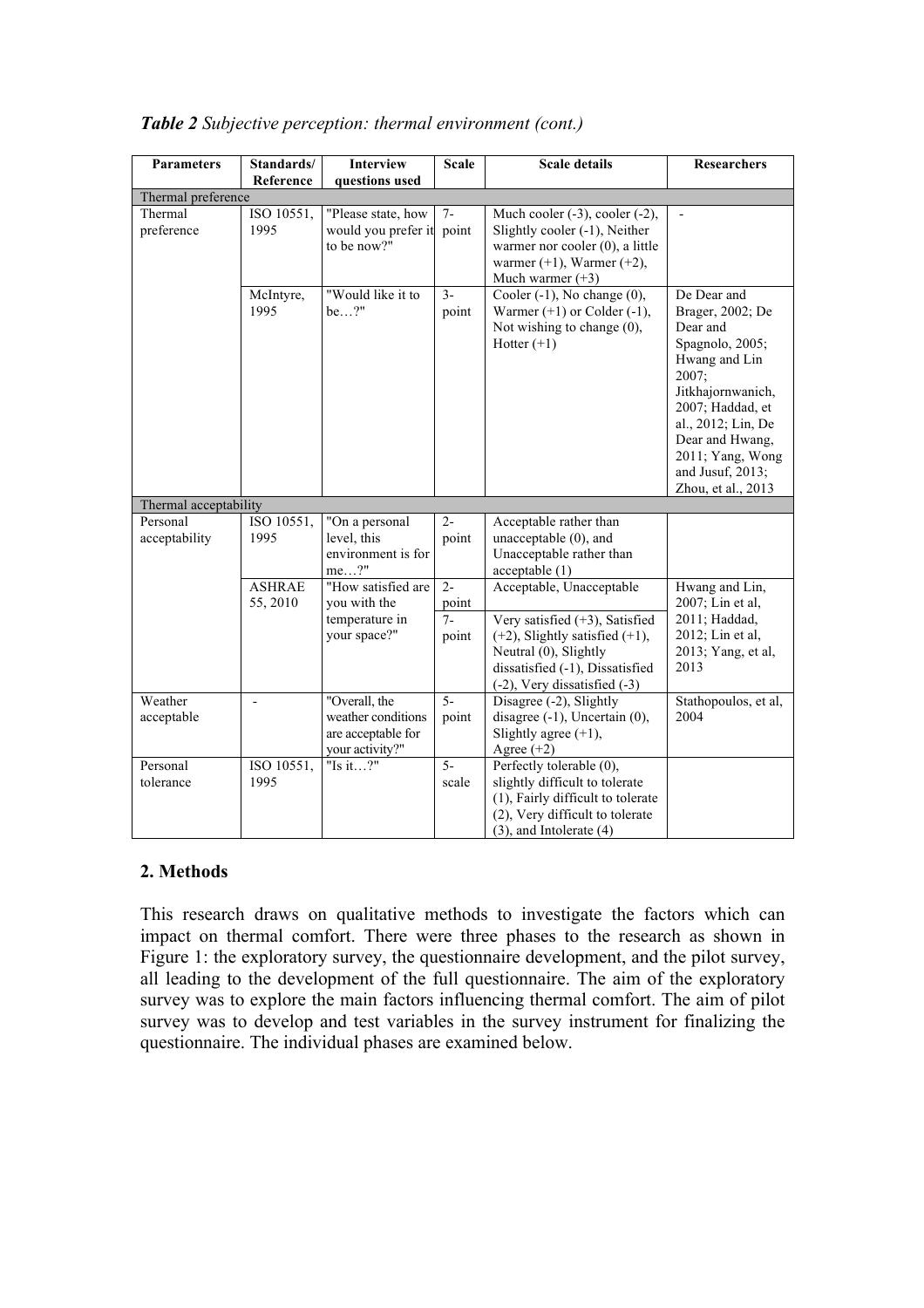Figure 1 : The relationship between the three survey phases

| <b>Exploratory survey</b><br>Identifying the main variables:<br>- Mental issue<br>Physical issue<br>÷<br>Behavioural issue<br>$\overline{a}$<br>Method:<br>1.47 participants in Bangkok<br>and Chiang Mai | <b>Developing</b><br>the<br>instrument<br>for the pilot<br>survey | <b>Pilot survey</b><br>Testing the dependent variables:<br>Thermal comfort parameters<br>Understanding of the<br>questions<br>Adaptive behaviour<br>Method:<br>1. 6 participants from a<br>retirement home in Bangkok | <b>Further</b><br>development<br>of the full<br>questionnaire |
|-----------------------------------------------------------------------------------------------------------------------------------------------------------------------------------------------------------|-------------------------------------------------------------------|-----------------------------------------------------------------------------------------------------------------------------------------------------------------------------------------------------------------------|---------------------------------------------------------------|
| 2. Unstructured interview                                                                                                                                                                                 |                                                                   | 2. Questionnaire interview                                                                                                                                                                                            |                                                               |
|                                                                                                                                                                                                           |                                                                   |                                                                                                                                                                                                                       |                                                               |

# *2.1 Exploratory survey*

The exploratory survey was conducted in February 2014, by using unstructured interviews with 28 questions covering three main issues. Each interview took approximately an hour and included both facility managers and the elderly. The key variables of mental and physical condition and behavioural issues were identified in the exploratory survey to test their influence on thermal comfort assessment. Mental issues refer to the capability of the elderly to conduct a self-assessment. As a result of the combination of physiological and psychological factors, thermal comfort assessment relies heavily on self-assessment (ASHRAE, 2009). It also depends on the personal perceptions of the participant of their environment (Brager and De Dear, 1998). Therefore, the mental status of the participant should be assessed before conducting the interview to establish participants' capacity for self-assessment (Pfeiffer, 1975).

The second category of influences is physical. They refer to the vulnerability of elderly people. Many elderly have chronic diseases which influence their thermal sensitivity and thermal sensations (Novieto, 2013). For example, diabetes, hypertension, heart disease and stroke are commonly known to impact thermal perception. The third category of assessment, behavioural, refers to the activity and response of the participants to thermal stress. Behaviour includes routine and leisure activities. Shared spaces that the activities take place in, are also considered.

In the outdoor environment, solar radiation and wind are greater influencing factors on respondents than either temperature or humidity. Hong Kong researchers (Cheng and Ng, 2006; Ng and Cheng, 2012) strongly recommended that a shaded outdoor environment should be provided to prevent heat stroke. People can tolerate high temperatures in hot-humid climates with wind speeds of 3 m/s, which can bring a temperature above 34°C to acceptable comfort level quickly (Khedari, et al. 2000). On the one hand humidity itself does not directly impact the elderly in hot-humid countries like Singapore, Indonesia and Thailand because they are accustomed to high relative humidity. On the other hand, wetness of skin is a key factor of discomfort, although this is dependent on factors like air speed and individual health condition (Givoni, et al., 2006).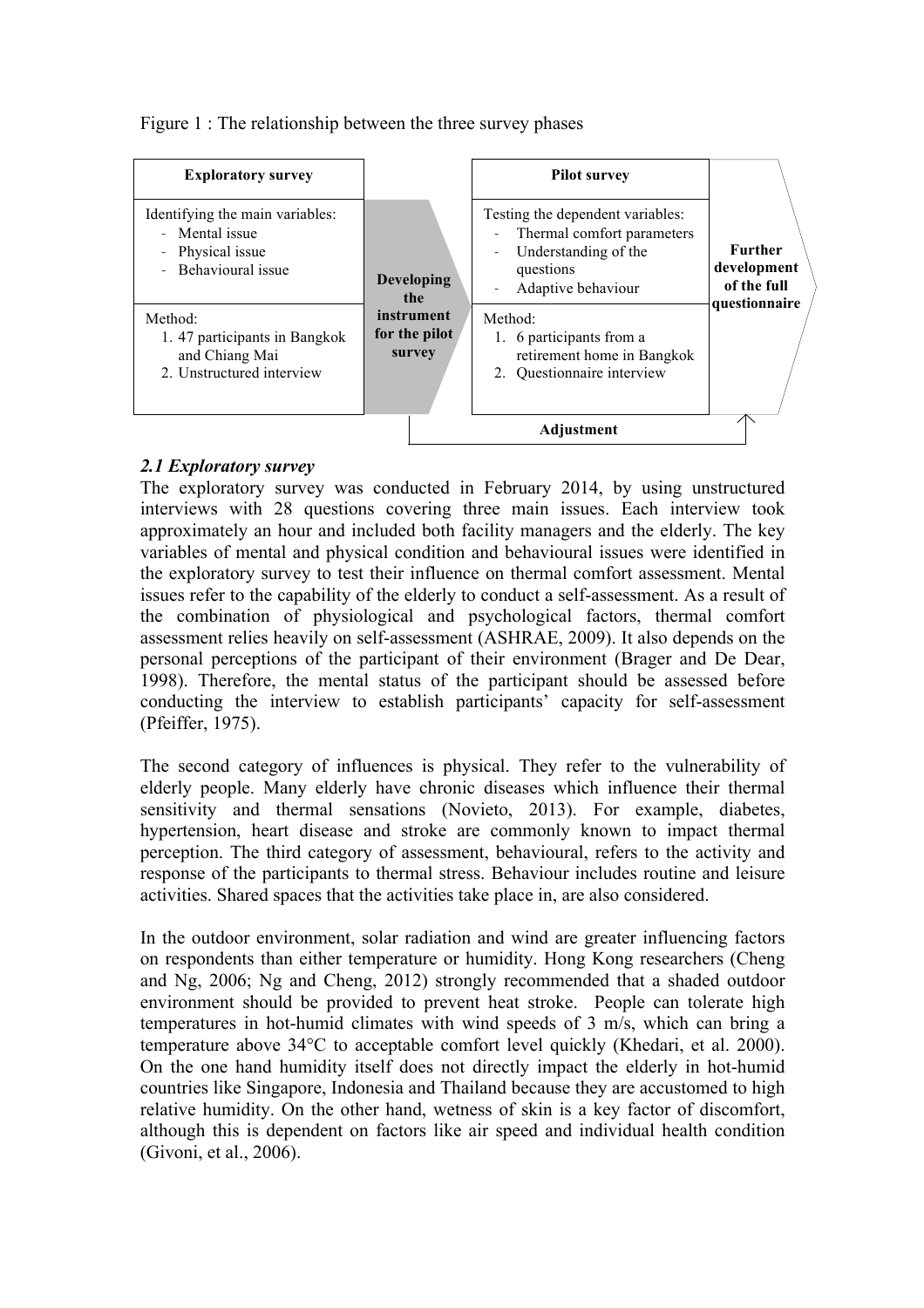The adaptive behaviour questions were built from available adaptive tactics such as using hand-held fans noted in the exploratory survey. The pavilion and veranda were used for interviewing, since they are shared areas for the elderly. The interviews took place in separate sessions of morning, afternoon and evening to capture a variety of physical environmental conditions.

The outcomes from the exploratory survey led to three sections in the questionnaire for the pilot survey: thermal comfort, adaptive behaviour and the interview procedure.

## *2.2 Pilot survey*

The pilot survey was conducted by using the questionnaire developed from the exploratory survey. Each question was used for testing a different individual variable. For example, the ASHRAE 7-scale thermal sensation vote was applied to determine thermal sensation variable. A 7-point scale was also applied to assess humidity, wind and sun. The 3-point McIntyre thermal preference scale was also applied to assess humidity, wind and sun preference. Lastly, thermal acceptability is a most complicated assessment since it depends on psychology rather than physiology. Consequently, a simplified version of thermal acceptability was adopted for humidity, wind and sun assessment in the pilot stage questionnaire.

The questionnaire contains three parts: A - Mental status, B1 – Thermal comfort and B2 – Adaptive behaviour. . Part A contains 15 questions and Part B has 21 questions; most are multiple choice. The interviews took approximately half an hour per participant. The pilot survey was conducted in November 2014. Participants who were residents of a retirement home in Bangkok were recruited for the pilot. The aim of this survey was to test the comprehension and practicality of the questions, so only six elders were questioned. Each participant was interviewed twice: during the daytime and in the evening.

After taking the pilot survey, all questions were reviewed to reflect the key factors more precisely. For example, questions relating to humidity and sweat perception were added to finalise the questionnaire after conducting the pilot survey.

### **3. Results and discussion**

### *3.1 Exploratory survey*

Outcomes from the exploratory survey can be discussed under the headings mental, physical and behavioural. Each element had a different level of influence on thermal perception in the elderly. Research suggests that culture can also play an important role in adaptive behaviour (Knez and Thorsson, 2006).

*Mental factors* – According to the retirement home managers, there are three levels of health status. Group A is the healthiest. They can take care of themselves on a daily basis and their intellectual functioning is intact. Group B is generally healthy but may need assisting in a minor activity such as washing clothes or shopping for food. Group B may have chronic physical diseases such as arthritis or heart disease which impacts on daily activity, yet people in this group still have an intact or only mildly reduced intellectual functioning when they were tested on the mini-mental self assessment. Group C is the lowest on the health status list. They may have a severe disease which requires a degree of nursing service, for example for the elderly with dementia. Since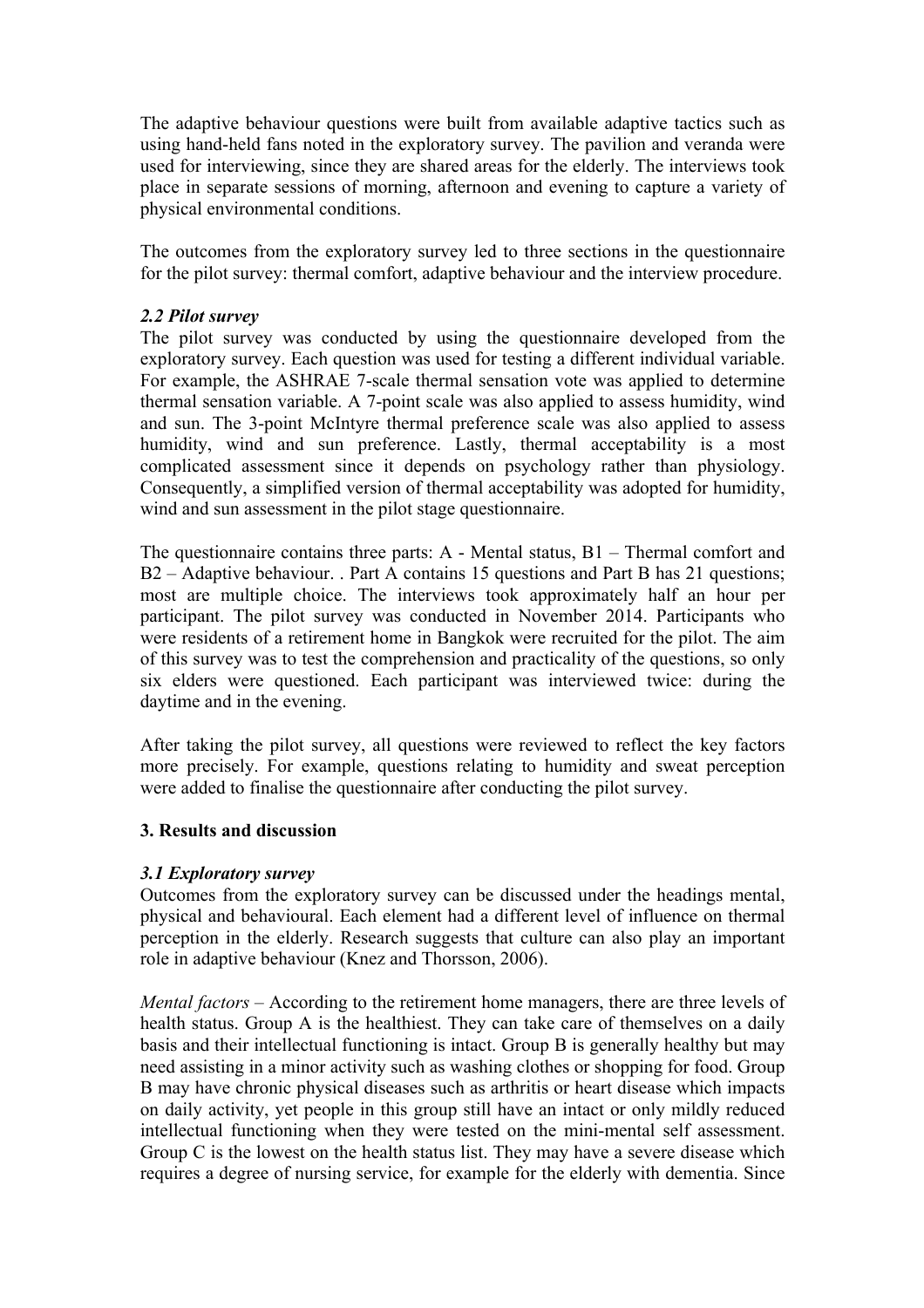the participant needs to assess their thermal perception, their intellectual capacity should be intact or only mildly impaired. Since It is likely that Group C might have a mild intellectual impairment their response may be biased or their self-evaluation may be inaccurate. Therefore, only the A and B groups who are of sound-mind have been selected as participants.

*Physical factors* – Some chronic diseases affect thermal sensation and sensitivity. Body fitness also influences thermal perception. Physical issues can be identified in two groups, arthritis and heart disease and hypertension. The elderly who have arthritis or heart disease are usually inactive so they prefer staying at home which, ironically, makes them weaker. Their metabolic rate may drop which may also have a slight effect on their thermal perception. Regarding hypertension, elders with high blood pressure will be affected particularly in hot weather. Some of the participants reported a slight to serious headache due to hypertension during summer. Some become upset greatly about the weather which can cause them discomfort in summer more easily than elders without hypertension. Consequently, the questionnaire was adjusted to add a question about the factors that concerned elders when they felt most uncomfortable. The question was also asked "what factors bring a feeling of comfort for you when you feel uncomfortable?"

*Behavioural factors* – Cultural differences affect behaviour. Even though participants in both surveys are Thai, surprisingly, there are cultural differences among the regions of Thailand which influence adaptive behaviour. A traditional Thai space in both Bangkok and Chiang Mai is the veranda, although Thai attitudes to staying on the veranda are different. The elderly in Chiang Mai prefer staying in the veranda or the shaded outdoors when they feel hot. They expect that a breeze would provide more comfort as opposed to staying indoors. However, those in Bangkok will stay on the veranda when the outside is not too hot. Bangkok residents mentioned that sometimes the outdoors is subject to warm winds and it would be hotter than staying indoors. Moreover, the activity of an individual can lead to discomfort conditions. An active elderly person will manage to perform several activities even in hot weather. Thus, they will experience a higher metabolic rate and feel hotter than those who are inactive. Lastly, some elders tend to avoid drinking too much water to relieve heat. Since they are often afraid of an accident like a fall, they would prefer using fans for cooling rather than drinking water and walking to the toilet often. Consequently, they may feel uncomfortable more readily than those who prefer drinking water. The exploratory survey identified the following typical adaptive behaviours: drinking water, adjusting clothes, showering or washing faces, moving, walking, day napping or sleeping, using a hand-held fan or electric fans, or praying or bearing it until the uncomfortable conditions have gone.

# *3.2 Pilot survey*

The pilot survey and the interview process introduced expected as well as some unexpected issues. The thermal comfort response is an expected outcome which required some adjustments before applying to the full survey. However, cultural differences between regions in Thailand were an unexpected factor and the wording and graphics were modified to support the elders' understanding of the questions.

*Thermal comfort perception* – Initially, thermal comfort parameters are the first focus. Then when outdoor environment is considered, other environmental parameters seem to have a stronger impact than just temperature. Wind and solar were reported to have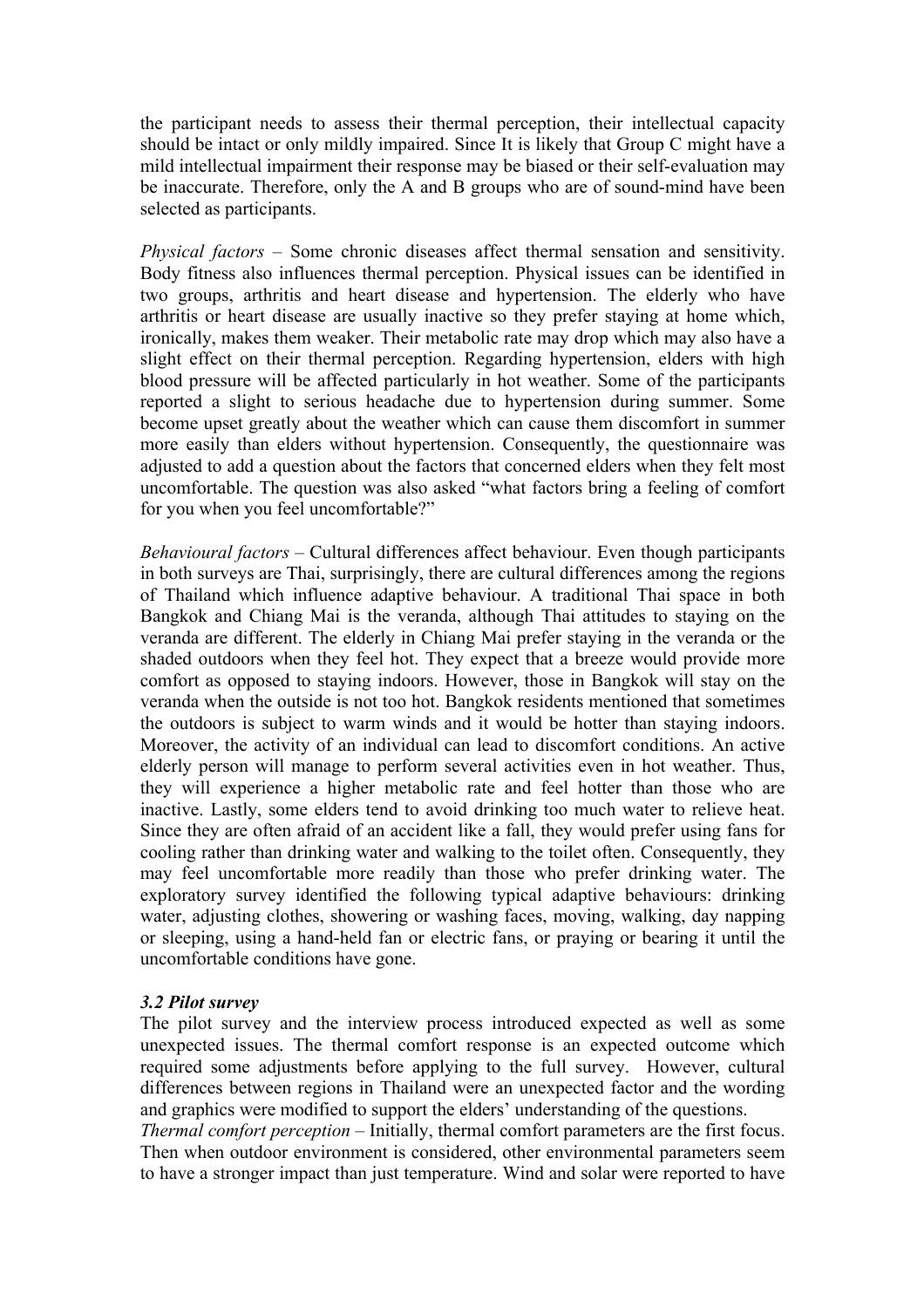a stronger effect on outdoor thermal comfort than temperature. Moreover, in hothumid climate, humidity and sweating level also can create discomfort more than just high temperatures. The pilot survey found that humidity and skin wetness affected thermal discomfort. One-third of participants responded that their discomfort feeling derived from skin wetness.

The results suggest that the five-point thermal perception scale may not be sensitive enough to differentiate responses from older adults from those of adults in general. Research suggests that the ASHRAE 7-point scale can be applied to the elderly and in this case, the pictures can assist their understanding. However, regarding wind, solar, and humidity sensations, a five-point assessment is preferred for ease of discrimination between points by elderly respondents.

The pilot survey shows that McIntyre's thermal preference assessment is suitable for the elderly, but not for personal acceptability. Although asking for a direct answer to whether conditions are 'acceptable' or 'unacceptable' is the most practical evaluation, the pilot survey shows that the Thai elderly are more likely to accept every weather condition, including temperature, wind, solar and humidity. The pilot survey also shows that acceptability is influenced by a cultural perspective as well as a thermal perception. All respondents accepted the prevailing environmental conditions; One mentioned that since we cannot change nature, we have to accept it, even though we are uncomfortable.

Consequently, the questionnaire was adjusted i) to identify degree of overall acceptability, defined in five levels from 'Unacceptable' to 'Acceptable'. Also, ii) regarding the ambiguity of the term 'acceptability', the elderly should also be briefed on terminology. For example, in the questionnaire, "Unacceptable" means what happens when they feel uncomfortable with the weather and need some adjustments to be more comfortable such as using fans. "Acceptable", on the other hand, refers to the feeling of comfort without any adjustments.

*Adaptive behaviour* – Some adaptive behaviour alternatives are more frequently applied than others. For instance, 'opening the window' is a regular answer from all elderly who live in naturally ventilated rooms. Windows are closed only when it rains heavily. The frequency of individual adaptive techniques is calculated as a percentage of the total possible options. The response 'using mechanical fans' is in the second choice, at 60%. Moving to a cooler place and taking a shower are other common choices, at 50%. Drinking water is less common, at 40%. Apart from these, the frequency of adaptive responses using a hand-held fan  $-25\%$ ; walking  $-20\%$ ; day napping  $-11\%$ ; and adjusting clothes  $-5\%$ . Unexpectedly, on one selected praying or bearing until it has gone as their heat relief technique.

Clothing which is another factor to determine thermal comfort, is greatly influenced by local culture. The elderly in Thailand are conservative, particularly females. They usually believe that the proper clothes relate to a well-mannered personality. Even though the environment is extremely hot, it is important for them to wear proper clothing in public. Therefore, the average clothing insulation for the female elderly is higher than that of males, at 0.32 clo with bra, blouse, panties and pants, and at 0.24 clo with a t-shirt and pants, respectively.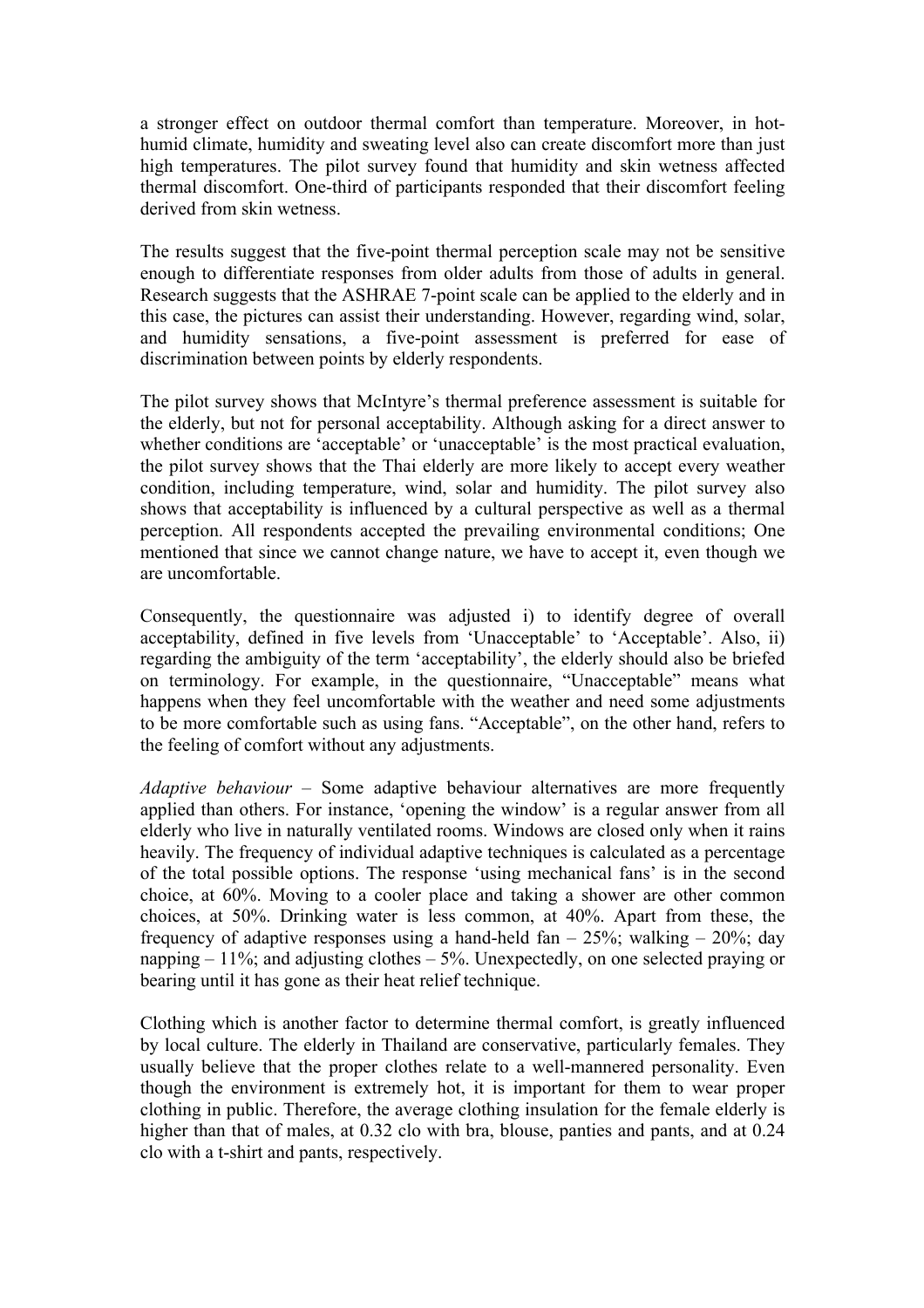*Interview procedure* – There are many factors related to interviewing the elderly. The level of communication such as education level and language skills can lead to misunderstanding. Most elderly who live in retirement homes are not well educated. Half graduated from primary school Grade 4 which was the extent of compulsory education in their era. Therefore, interview procedures and wording need to not only be easily understandable but also acknowledge their context.

The use of language and wording has been modified and tested several times for the most effective response. For example, the word "acceptable" means you are happy with a condition without any difficulties, yet in Thai language, it means you can accept a condition with or without any trouble, until it becomes intolerable, then you will say unacceptable. Graphics can deliver answers quicker than long verbal explanations due to the precise expression in their context (see Figure 2). A similar approach has been used in a thermal comfort questionnaire for Iranian children (Haddad et al., 2012). The graphic was also applied for wind, solar radiation humidity and sweat sensations assessments. An example is the thermal sensation vote using a 7 point scale and illustrated in following graphic (Figure 2).

Figure 2 : An example of graphics to support the thermal sensation 7-scale question



| Cold | Cool                       | Slightly<br>cool | Just right | Slightly<br>warm | Warm   | <b>TT</b><br>Hot |
|------|----------------------------|------------------|------------|------------------|--------|------------------|
| - 1  | $\overline{ }$<br>. .<br>- | -                |            |                  | $\div$ |                  |
|      |                            |                  |            |                  |        |                  |

# **3.3 Discussion**

Three levels of humidity perception have been mentioned as relative humidity, sweating sensations and wetness of skin. The pilot survey shows that the sweating level can play an important role in discomfort in a hot-humid climate. Moreover, deterioration of sweat gland mechanisms in the elderly (Buono, McKenzie and Kasch, 1991; Kenney and Munce, 2003; Tortora and Derrickson, 2006), tend to limit heat loss by sweating, leading to increased feelings of heat. Therefore, sweating perception of the elderly should be assessed in the questionnaire.

Furthermore, Picard (2014), has invented a physiological instrument that can measure the stress level of people. The sensor includes electrodermal activity (EDA) or skin conductance response (SCR) which spontaneously detects moisture from sweat glands on the skin. More skin moisture creates a higher conductance response. This instrument is able to sensitively detect changes across a range of stress levels.

Thermal comfort is a combination of physiology and psychology, and both need to be measured simultaneously. Conventionally, psychological responses can be assessed on site by using a Likert scale such as ASHRAE thermal sensation scale. Physiological responses can be evaluated by comparing the psychological data and the physical environmental profile later. Not much thermal comfort research has measured a direct physiological response. Since it is a direct measurement, the SCR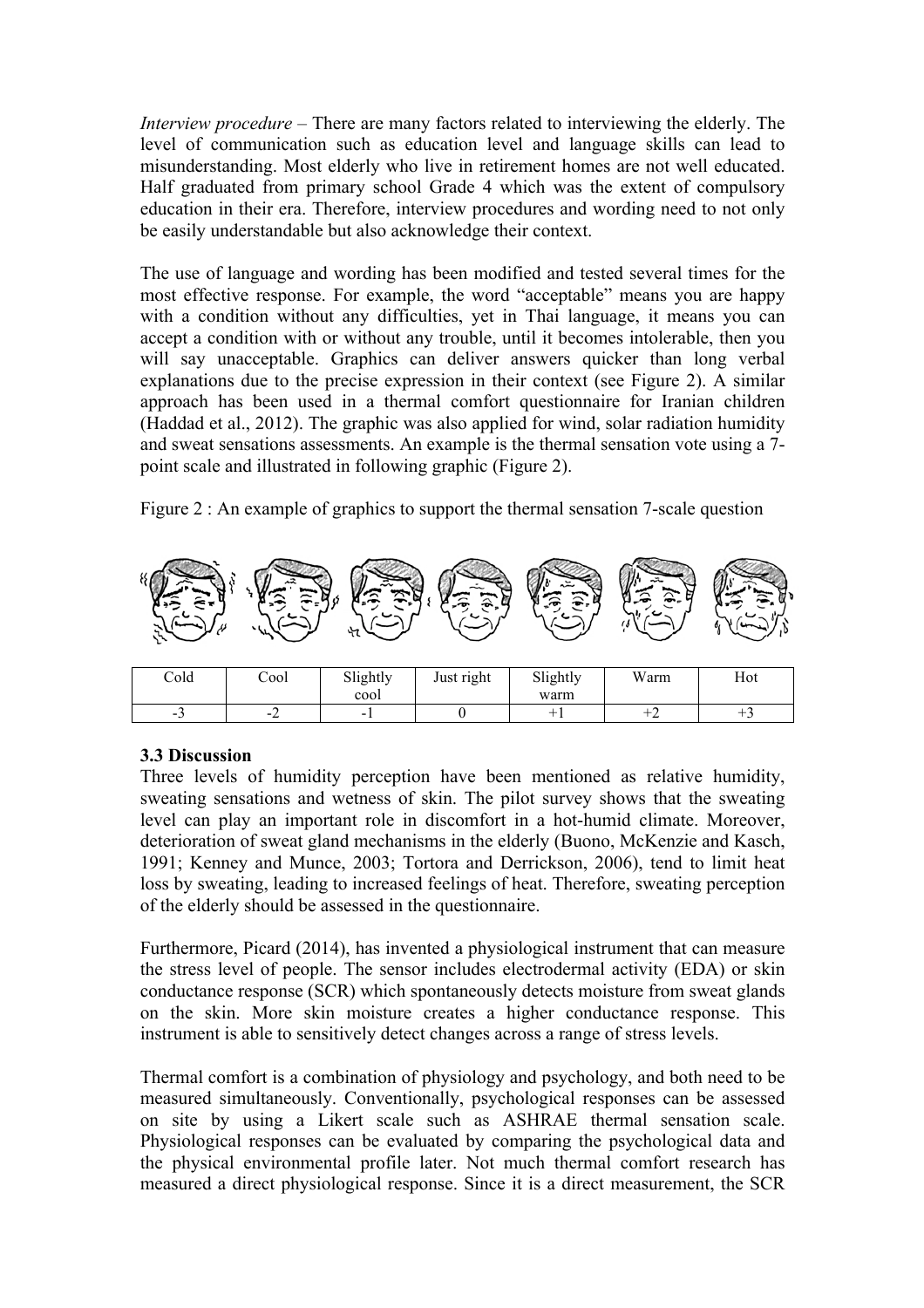could provide physiological evidence of discomfort feeling from heat. Therefore, if this device is combined with the subjective thermal comfort assessment, it can probably produce a more reliable result than the traditional method, by providing quantitative data and reducing interpretation bias in the interview process.

Therefore, the next stage of this study will apply both relative humidity and sweating sensation to interpret humidity perception. Although it has been suggested that humidity may not strongly impact on thermal comfort of people in hot-humid climates, the future survey will enable a better explanation of the relationship between skin wetness and discomfort among Thai elderly. To be clear, sweating level should be measured simultaneously with the subjective perception of sweatiness.

Regarding the analysis process in the next stage, Figure 3 shows the analytical model which distinguishes the relationship between the physical environment parameters and the subjective parameters of thermal responses, including how people react to both sets of parameters. First, physical parameters as independent variables will test the correlation with the thermal responses. As a dependent variable of Stage 1, thermal responses will become an independent variable for the second stage. Thermal responses will also be correlated with another dependent variable, adaptive behaviour.

Figure 3 : The overall analytical model of this research

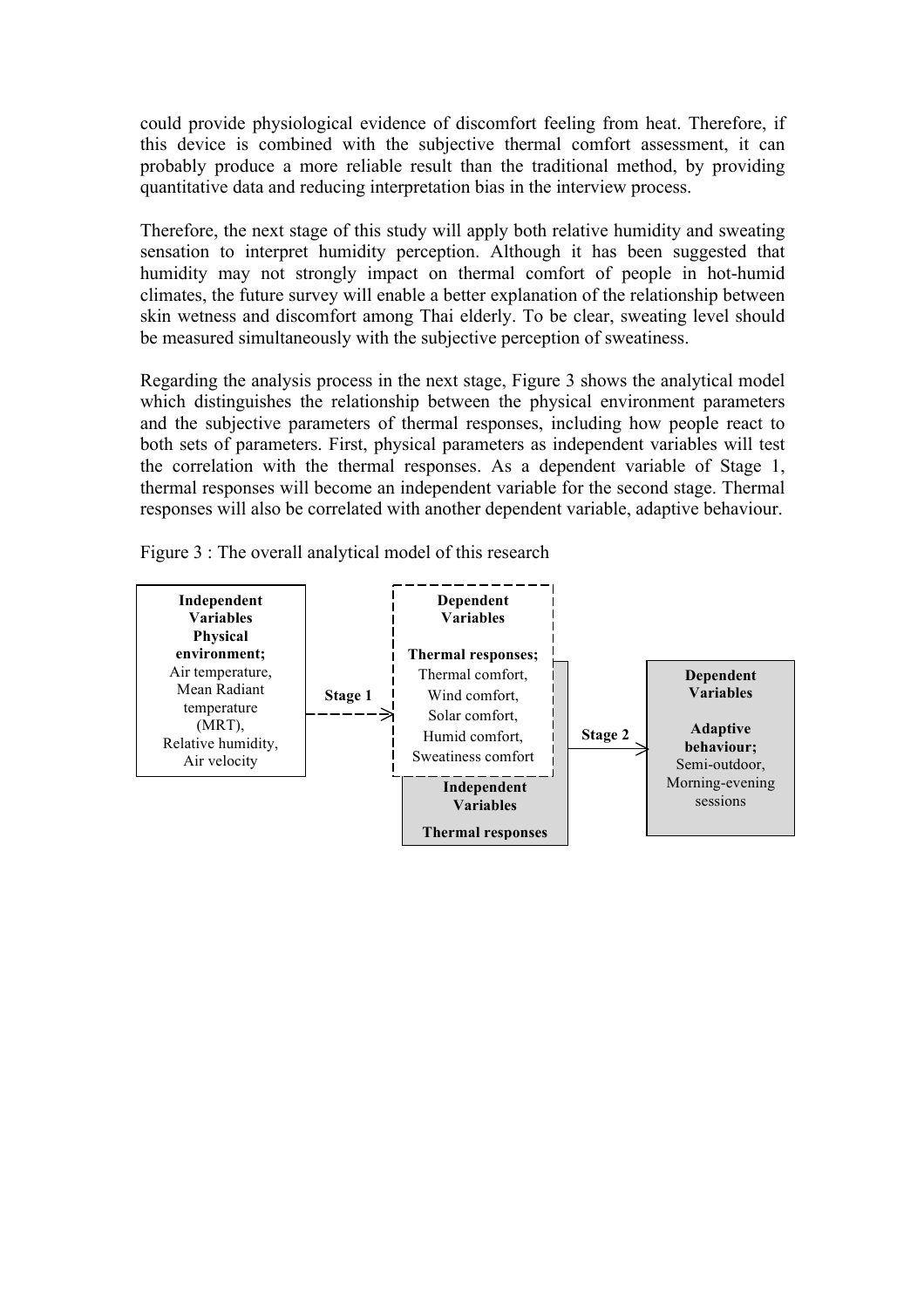## **Conclusion**

The methodology to investigate thermal comfort for improving the sustainable living of the elderly included an exploratory survey, developing the instrument and conducting a pilot survey. The exploratory survey involved the main mental, physical and behavioural factors. The pilot survey suggested that thermal comfort perception, adaptive behaviour and interview procedures needed to be adjusted in the questionnaire. Physical and mental health factors, including education level also influence thermal responses. Consequently, the questionnaire was modified by adding explanatory graphics. Finally, the next step will use the analytical model to process the survey results. In addition, the model may well be useful for researchers in general who are exploring the relationships between the physical environment and the subjectivity of thermal responses.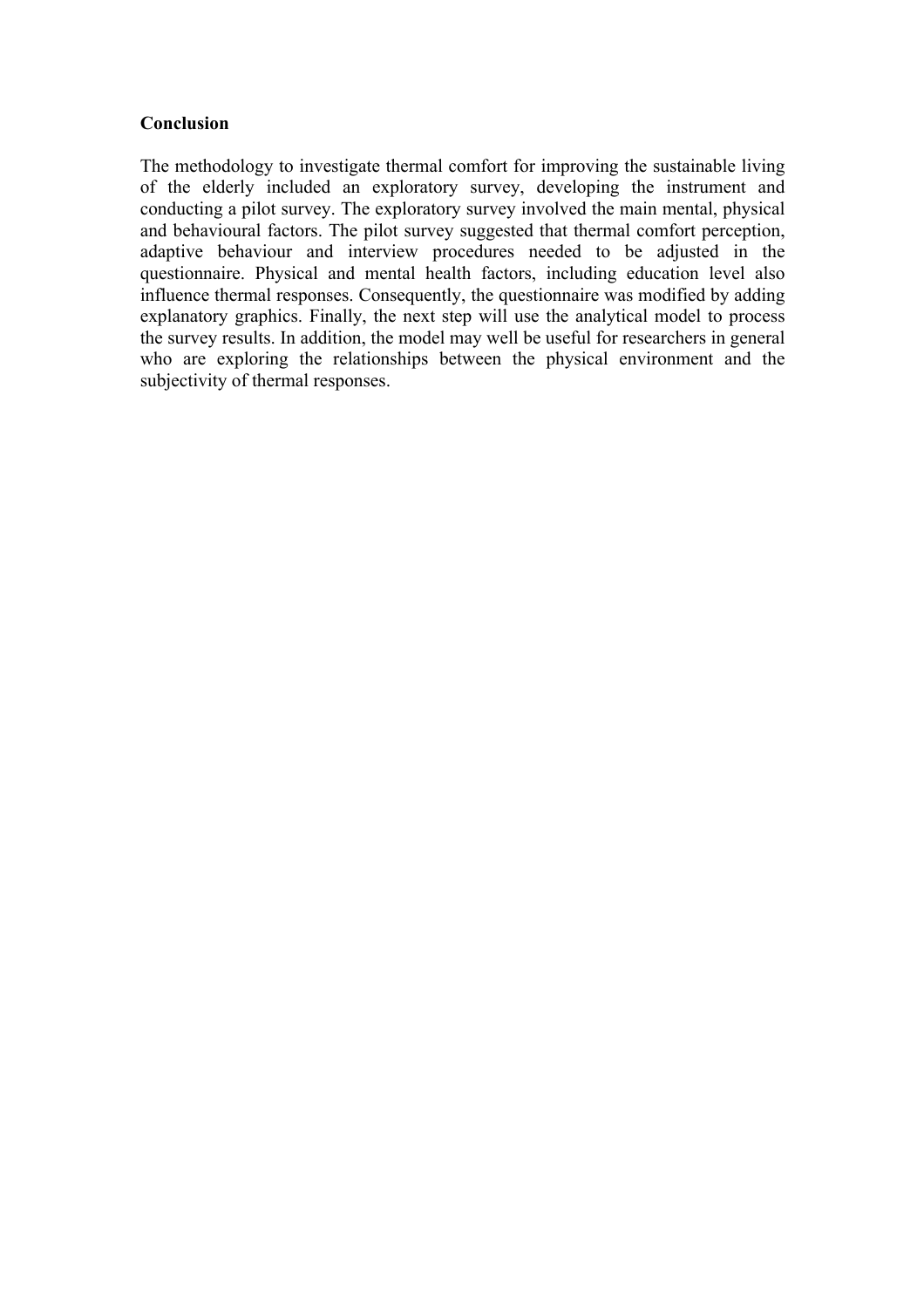### **References**

ASHRAE. (2009). Chapter 9 Thermal Comfort, *ASHRAE Handbook Fundamentals SI edition:* American Society of Heating, Refrigerating and Air-conditioning Engineers, In.

Bedford, T. (1936). The Warmth Factor in Comfort at Work. A Physiological Study of Heating and Ventilation. *Industrial Health Research Board Report. Medical Research Council* (76).

Berglund, L. G., Cunningham, P. J., & Stolwijk, J. A. J. (1983). The resistance type dew point sensor for moisture measurements on sweating humans. In *Proceeding of the 6th Conference on Biometeorology and Aerobiology* (pp. 6–9).

Brager, G. S., & De Dear, R. J. (1998). Thermal adaptation in the built environment: A literature review. *Energy and Buildings*, 27(1), 83-96.

Brawley, E. C. (2006). *Design Innovations for Aging and Alzheimer's: Creating Caring Environments*. New Jersey, US: John Wiley & Sons, Inc.

Buono, M. J., McKenzie, B. Z., & Kasch, F. W. (1991). Effects of Ageing and Physical Training on the Peripheral Sweat Production of the Human Eccrine Sweat Gland. *Age and Ageing*, 20, 439–441.

Cheng, V., & Ng, E. (2006). Thermal Comfort in Urban Open Spaces for Hong Kong. *Architectural Science Review*, 49(3), 236-242. doi: 10.3763/asre.2006.4932

De Dear, R., & Spagnolo, J. (2005). Thermal comfort in outdoor and semi-outdoor environments. In T. Yutaka & O. Tadakatsu (Eds.), *Elsevier Ergonomics Book Series* (Vol. Volume 3, pp. 269-276): Elsevier.

De Dear, R. J., & Brager, G. S. (2002). Thermal comfort in naturally ventilated buildings: revisions to ASHRAE Standard 55. *Energy and Buildings*, 34(6), 549-561. doi: http://dx.doi.org/10.1016/S0378-7788(02)00005-1

Givoni, B., Khedari, J., Wong, N. H., Feriadi, H., & Noguchi, M. (2006). Thermal sensation responses in hot, humid climates: effects of humidity. *Building Research & Information*, 34(5), 496-506. doi: 10.1080/09613210600861269

Haddad, S., King, S., Osmond, P., & Heidari, S. (2012). Questionnaire design to determine children's thermal sensation, preference and acceptability in the classroom. Paper presented at the *Proceedings PLEA - 28th International Conference on Sustainable Architecture + Urban Design: Opportunities, Limits and Needs - Towards an Environmentally Responsible Architecture*, 7-9<sup>th</sup> November 2012, Lima, Peru.

Huang, H.-W., Wang, W.-C., & Lin, C.-C. K. (2010). Influence of age on thermal thresholds, thermal pain thresholds, and reaction time. *Journal of clinical neuroscience: official journal of the Neurosurgical Society of Australasia*, 17(6), 722– 726. doi:10.1016/j.jocn.2009.10.003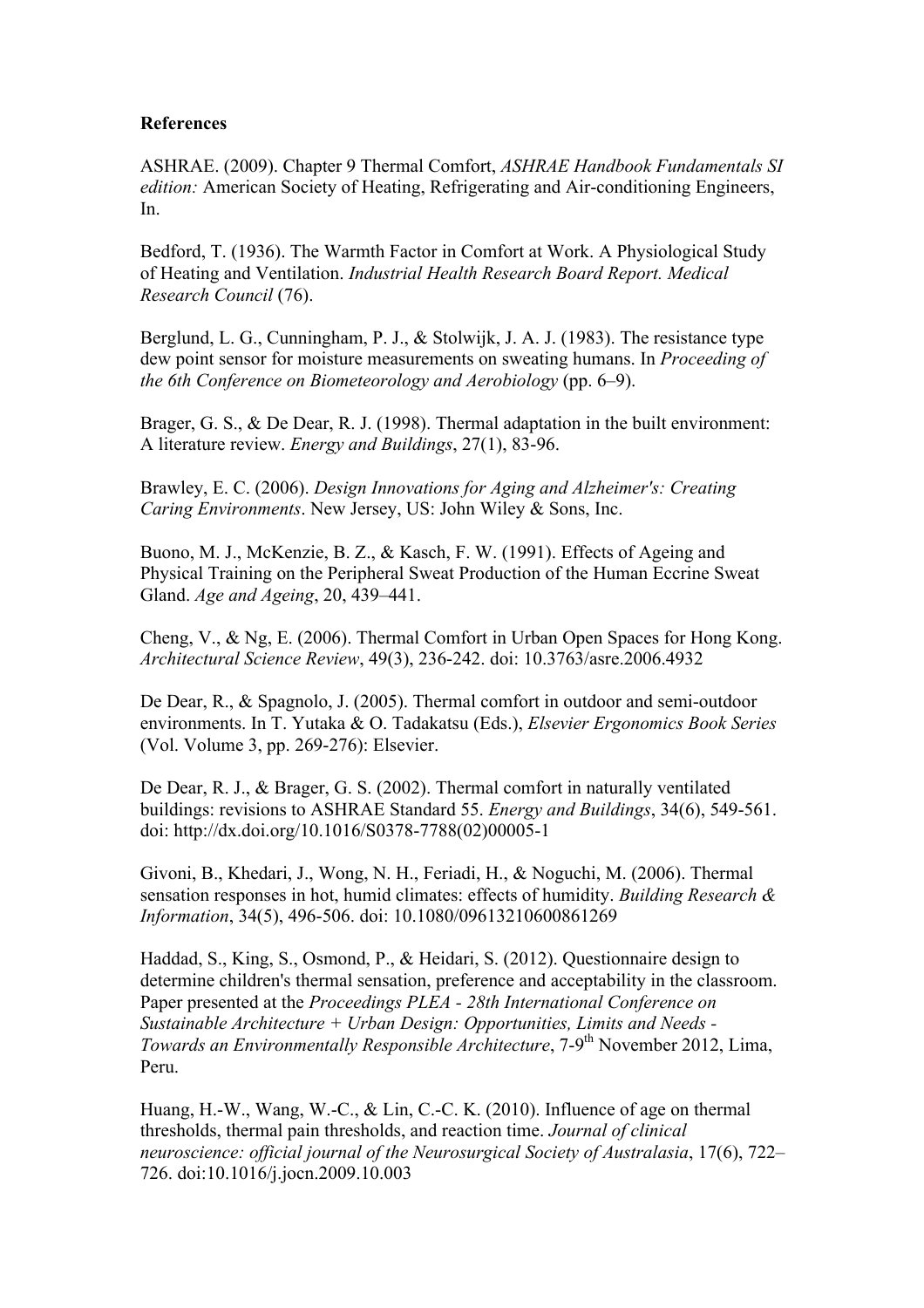Hwang, R.-L., & Lin, T.-P. (2007). Thermal comfort requirements for occupants of semi-outdoor and outdoor environments in hot-humid regions. *Architectural Science Review*, 50(4), 357-364.

Jitkhajornwanich, K. (2007). *Thermal Comfort and Adaptability to Living for Local People.* Nakorn Pathum: Institute of Research and Development, Silapakorn University.

Kenney, W. L., & Munce, T. A. (2003). Invited review: aging and human temperature regulation. *Journal of applied physiology (Bethesda, Md.: 1985)*, 95(6), 2598–2603. doi:10.1152/japplphysiol.00202.2003

Khedari, J., Yamtraipat, N., Pratintong, N., & Hirunlabh, J. (2000). Thailand ventilation comfort chart. *Energy and Buildings*, 32(3), 245-249. doi: 10.1016/S0378- 7788(00)00050-5

Knez, I., & Thorsson, S. (2006). Influences of culture and environmental attitude on thermal, emotional and perceptual evaluations of a public square. *International journal of biometeorology*, 50(5), 258–268. Retrieved from 16541241

Lin, T.-P., Tsai, K.-T., Liao, C.-C., & Huang, Y.-C. (2013). Effects of thermal comfort and adaptation on park attendance regarding different shading levels and activity types. *Building and Environment*, 59(0), 599-611. doi: http://dx.doi.org/10.1016/j.buildenv.2012.10.005

Lin, T. P., De Dear, R., & Hwang, R. L. (2011). Effect of thermal adaptation on seasonal outdoor thermal comfort. *International Journal of Climatology*, 31(2), 302- 312.

McIntyre, D. A. (1978). SEVEN POINT SCALES OF WARMTH. *Build Serv Eng*, 45(12), 215-226.

Nakano, J., & Tanabe, S.-i. (2004). Thermal Comfort and Adaptation in Semi-Outdoor Environments. *ASHRAE Transactions*, 110, 543-553.

Nielsen, R., & Endrusick, T. L. (1990). Sensation of temperature and humidity during alternative work/rest and the influence of underwear knit structure. *Ergonomics*, 33(2), 221–234.

Ng, E., & Cheng, V. (2012). Urban human thermal comfort in hot and humid Hong Kong. *Energy and Buildings*, 55(0), 51-65. doi: http://dx.doi.org/10.1016/ j.enbuild.2011.09.025

Novieto, D. T. (2013). *Adapting a human thermoregulation model for predicting the thermal response of older persons.* (PhD), De Montfort University, Leichester, UK. Retrieved from http://hdl.handle.net/2086/9489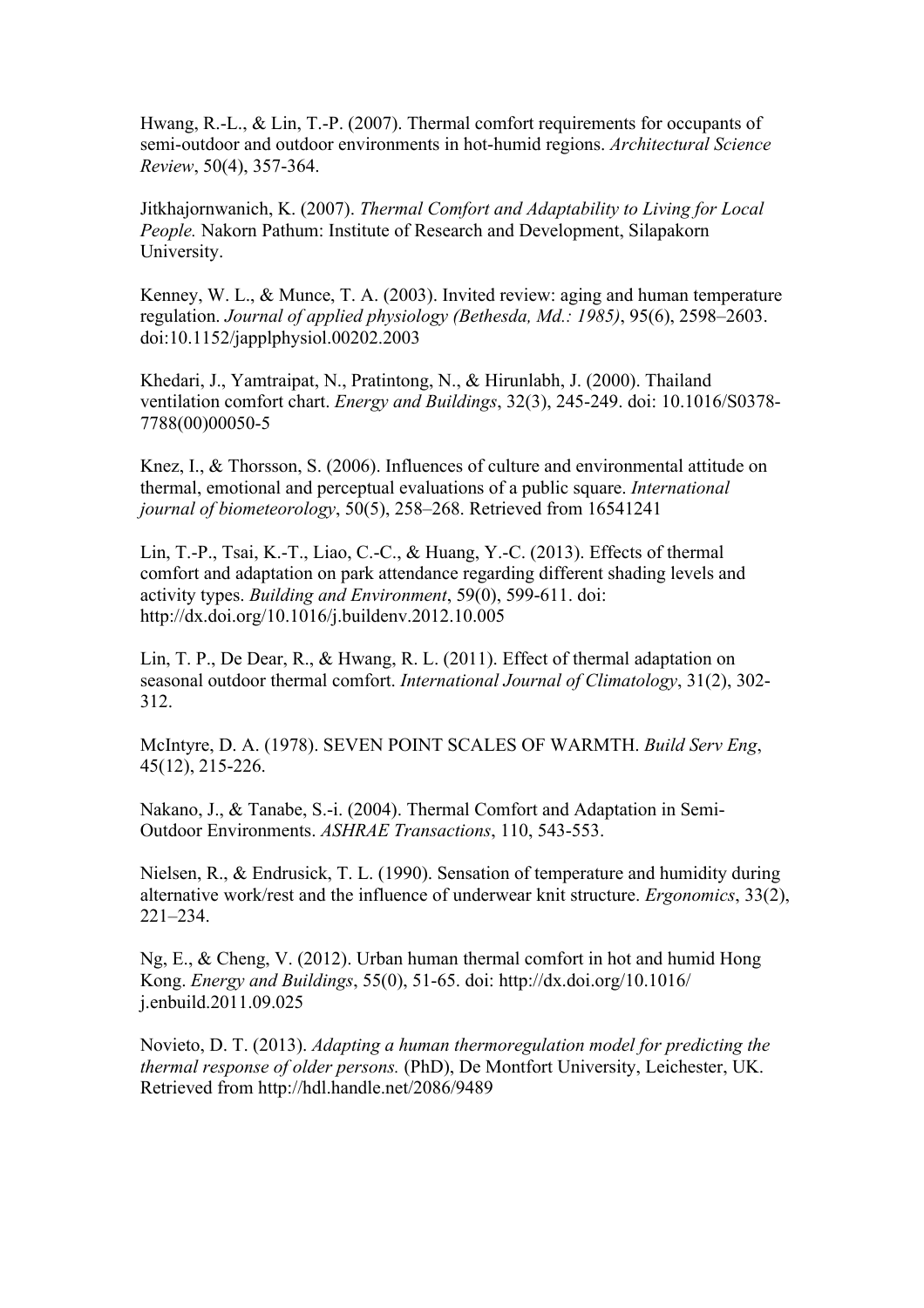Ohnaka, T., Tochihara, Y., Tsuzuki, K., Nagai, Y., Tokuda, T., & Kawashima, Y. (1993). Preferred temperature of the elderly after cold and heat exposures determined by individual self-selection of air temperature. *Journal of Thermal Biology*, 18(5-6), 349–353. doi:10.1016/0306-4565(93)90058-2

Pfeiffer, E. (1975). A short portable mental status questionnaire for the assessment of organic brain deficit in elderly patients. *Journal of the American Geriatrics Society*, 23(10), 433-441.

Picard, R. (2014). Affective media and wearables. In *MM 2014 - Proceedings of the 2014 ACM Conference on Multimedia* (pp. 3–4). Retrieved from http%3A//dl.acm.org/citation.cfm?doid=2647868

Rangsiraksa, P. (2006). Thermal comfort in Bangkok residential buildings, Thailand, In *the Proceeding PLEA. The 23rd Conference on Passive and Low Energy Architecture*, 6-8<sup>th</sup> September 2006, Geneva, Switzerland.

Sarkissian, W. (1986). The Older Population: who are they and what are their needs. In *Retirement Housing in Australia. Guidelines for Planning and Design* (pp. 1–16). Roseville, Australia: Impacts Press.

Smolander, J. (2002). Effect of Cold Exposure on Older Humans. *Physiology and Biochemistry*, 86–92.

Spagnolo, J., & de Dear, R. (2003). A field study of thermal comfort in outdoor and semi-outdoor environments in subtropical Sydney Australia. *Building and Environment*, 38(5), 721-738. doi: http://dx.doi.org/10.1016/S0360-1323(02)00209-3

Stathopoulos, T., Wu, H., & Zacharias, J. (2004). Outdoor human comfort in an urban climate. *Building and Environment*, 39(3), 297-305. doi: http://dx.doi.org/10.1016/ j.buildenv.2003.09.001

Thai Meteorological Department. (2001). *The average data in 30-year period, 1971 to 2000*. Thai Meteorological Department Retrieved from www.tmd.go.th/info/ knowledge\_weather01\_n.html.

Toftum, J., Jørgensen, A. S., & Fanger, P. O. (1998). Upper limits for indoor air humidity to avoid uncomfortably humid skin. *Energy and Buildings*, 28(1), 1–13. doi:10.1016/S0378-7788(97)00017-0

Tortora, G. J., & Derrickson, B. (2006). *Introduction to the human body the essentials of anatomy and physiology (7th)*. New York: John Wiley & Sons, Inc. Retrieved from http://www.amazon.com/Introduction-Human-Body-Essentials-Physiology/dp/0471691232

Yamtraipat, N., Khedari, J., & Hirunlabh, J. (2005). Thermal comfort standards for air conditioned buildings in hot and humid Thailand considering additional factors of acclimatization and education level, *Solar Energy*, 78(4), 504-517. doi: 10.1016/j.solener.2004.07.006